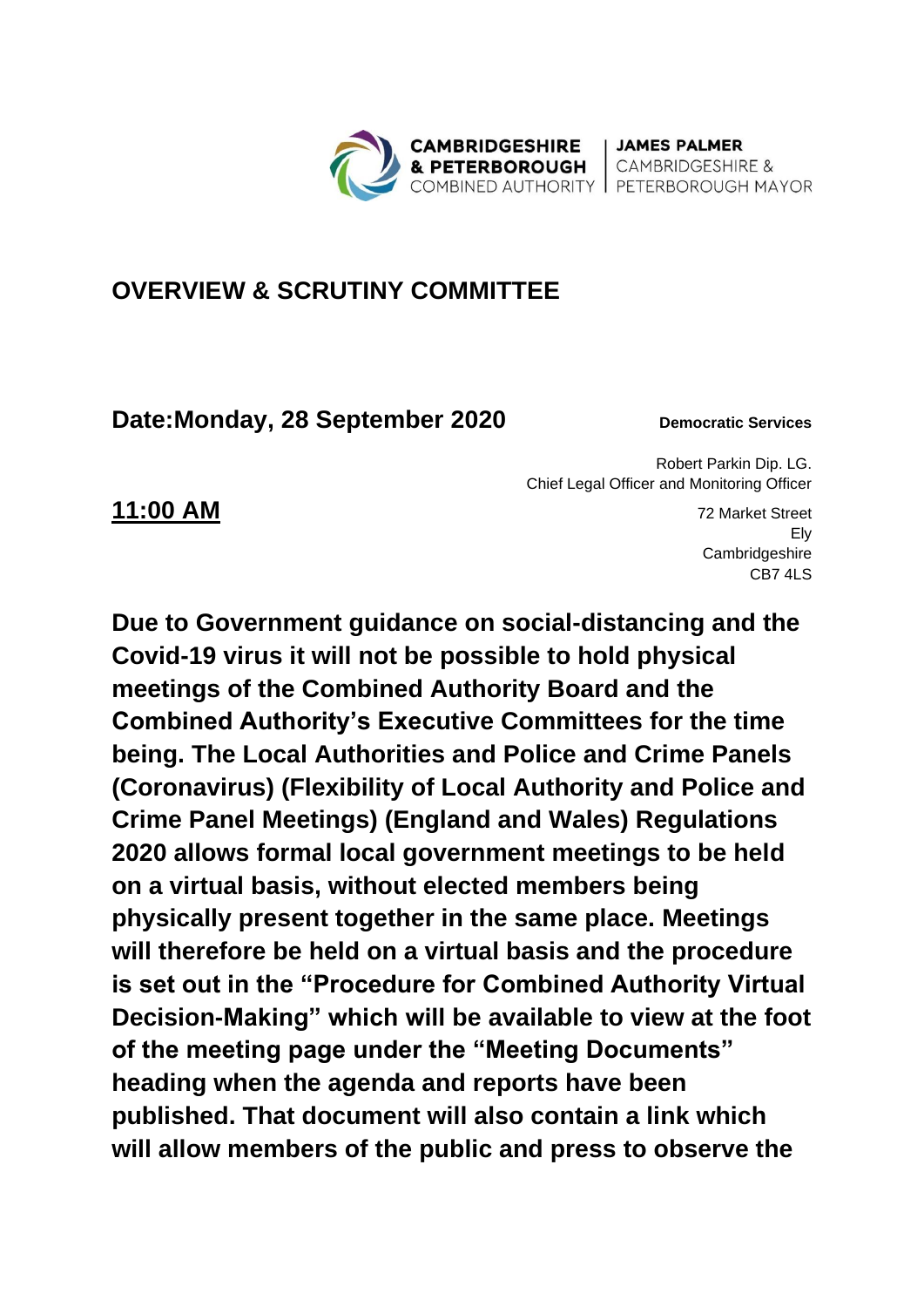# **virtual meetings. [Venue Address]**

# **AGENDA**

### **Open to Public and Press**

#### **1 Apologies for Absence**

#### **2 Declarations of Interest**

At this point Members must declare whether they have a disclosable pecuniary interest, or other interest, in any of the items on the agenda, unless it is already entered in the register of members' interests.

#### **3 Minutes of the Previous Meeting**

To approve the minutes of the meeting held on 29 July 2020.

#### **OS FINAL Minutes 290720 5 - 12**

**4 Public Questions**

Arrangements for public questions can be viewed in Chapter 5, Paragraphs 18 to 18.16 of the Constitution which can be viewed here - [Cambridgeshire and Peterborough Combined Authority: Constitution](https://cambridgeshirepeterborough-ca.gov.uk/assets/Transparency/Constitution-28-05-2020-on-website.pdf) 

#### **5 Chair of the Independent Commission on Climate Change**

Baroness Brown of Cambridge will be attendance.

#### **Ind Comm on Climate Change 13 - 16**

#### **6 Wisbech Rail Project Update**

To receive an update report on the Wisbech Rail Project as requested at the 23 March 2020 meeting of the Committee. **OS Wisbech Rail Update Report 17 - 20**

#### **7 CAM Metro Task & Finish Group**

To receive a verbal update on progress from the Chair of the Task and Finish Group.

**8 Combined Authority Board Agenda for the meeting on Wednesday, 30 September 2020**

To consider questions to the Combined Authority Board.

**9 CPCA Project Register**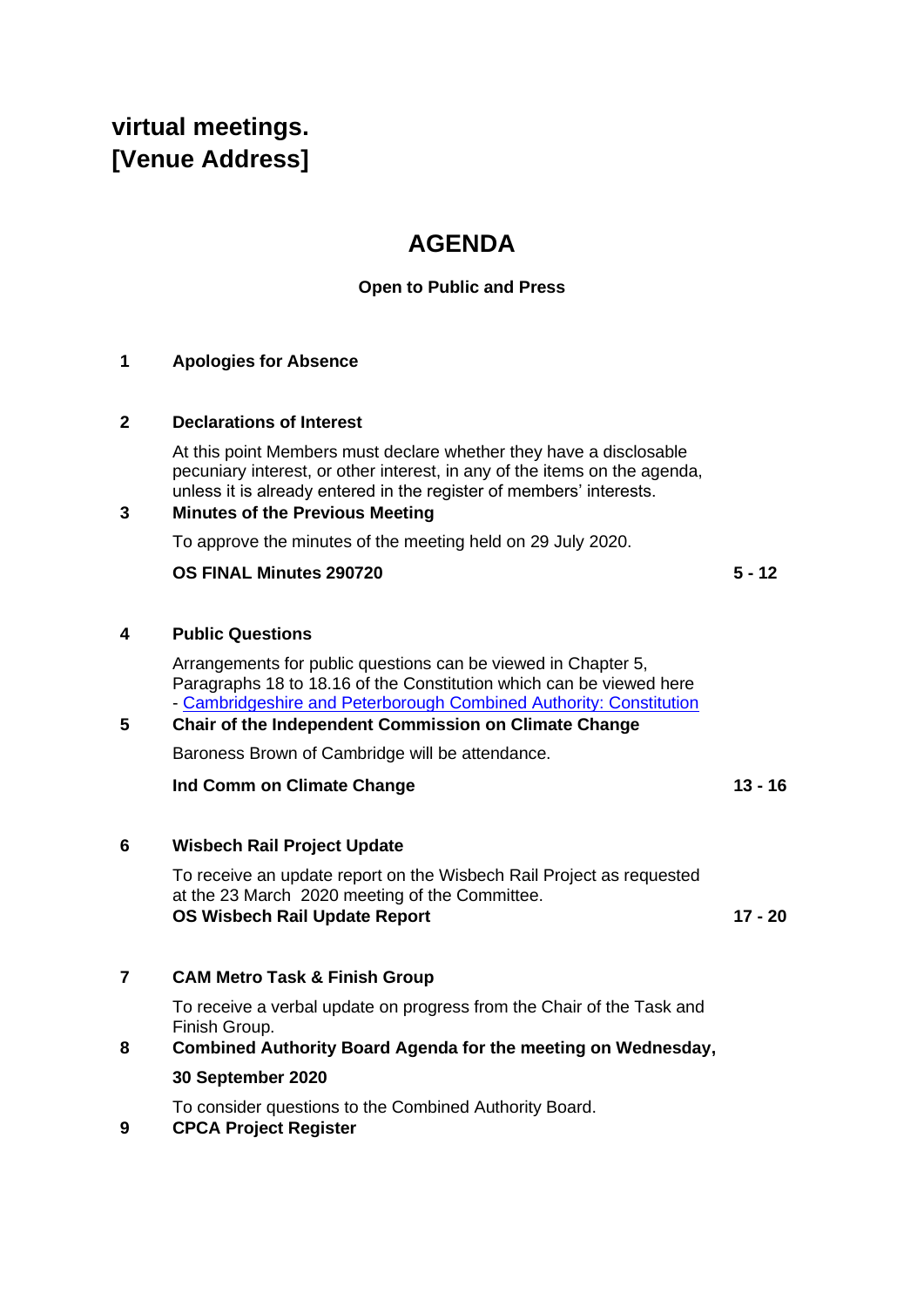To receive, for information, an updated project register.

#### **CPCA Project Register**

The Committee receives an updated Project Register on a quarterly basis. **Project Register report O&S 21 - 24**

**10 Lead Member Questions to Executive Committees and the Business Board**

#### **11 Combined Authority Forward Plan**

Members allocated to monitor the activities of the Combined Authority to provide a verbal update to the committee on any areas of interest. **Forward Plan - 18 September 2020 25 - 36**

#### **12 Overview and Scrutiny Work Programme**

i) To receive work programme recommendations from the Lead Members

ii) To comment on the status of the current Work Programme

#### **Work Programme Report 37 - 42**

#### **13 Date of next meeting:**

Monday, 26 October 2020 at 11.00 a.m. via the Zoom platform

The Overview & Scrutiny Committee comprises the following members:

Councillor Grenville Chamberlain

Councillor Andy Coles

Councillor David Connor

Councillor Stephen Corney

Councillor Lorna Dupre

Councillor Peter Fane

Councillor Markus Gehring

Councillor Anne Hay